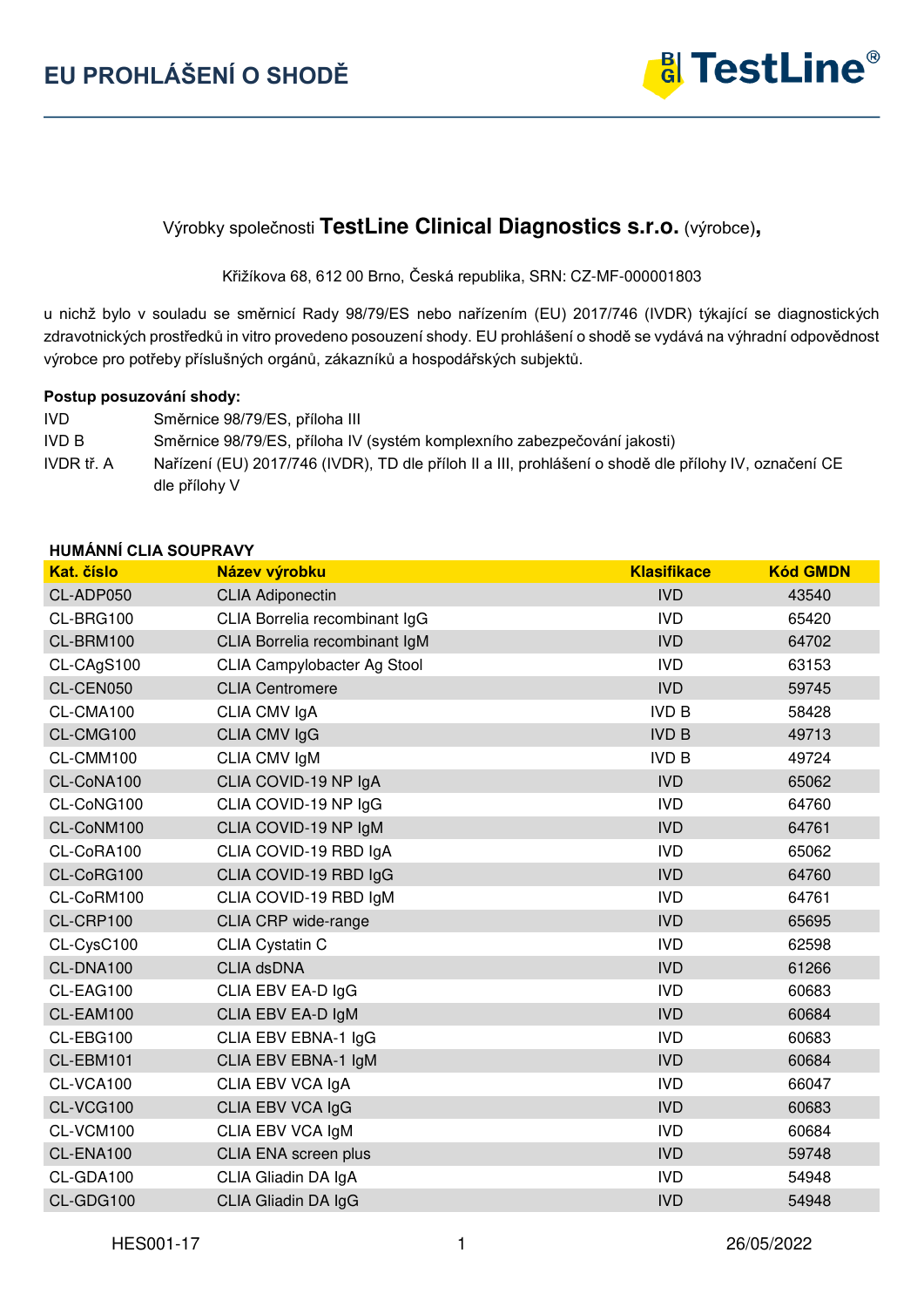

| CL-HAgS100       | <b>CLIA Helicobacter Ag Stool</b> | <b>IVD</b>   | 61971 |
|------------------|-----------------------------------|--------------|-------|
| CL-HMA100        | CLIA Helicobacter MONO IgA        | <b>IVD</b>   | 65628 |
| CL-HMG100        | CLIA Helicobacter MONO IgG        | <b>IVD</b>   | 61971 |
| CL-CPA100        | CLIA Chlamydia pneumoniae IgA     | <b>IVD B</b> | 65361 |
| CL-CPG100        | CLIA Chlamydia pneumoniae IgG     | <b>IVD B</b> | 65362 |
| CL-CPM100        | CLIA Chlamydia pneumoniae IgM     | <b>IVD B</b> | 65363 |
| CL-ChtA100       | CLIA Chlamydia trachomatis IgA    | <b>IVD B</b> | 63332 |
| CL-ChtG100       | CLIA Chlamydia trachomatis IgG    | <b>IVD B</b> | 63328 |
| CL-ChtM100       | CLIA Chlamydia trachomatis IgM    | <b>IVD B</b> | 65360 |
| <b>CL-IL6100</b> | CLIA IL-6                         | <b>IVD</b>   | 53858 |
| CL-Jo1050        | CLIA Jo-1                         | <b>IVD</b>   | 59067 |
| CL-MxA050        | <b>CLIA MxA</b>                   | <b>IVD</b>   | 65778 |
| CL-PCT100        | <b>CLIA Procalcitonin</b>         | <b>IVD</b>   | 58731 |
| CL-RubG100       | CLIA Rubella IgG                  | <b>IVD B</b> | 60990 |
| CL-RubM100       | CLIA Rubella IgM                  | <b>IVD B</b> | 60991 |
| CL-Scl050        | CLIA Scl-70                       | <b>IVD</b>   | 59747 |
| CL-Sm0050        | CLIA Sm                           | <b>IVD</b>   | 59888 |
| CL-SSA050        | <b>CLIA SS-A</b>                  | <b>IVD</b>   | 59744 |
| CL-Ro5250        | CLIA SS-A/Ro52                    | <b>IVD</b>   | 59744 |
| CL-Ro6050        | CLIA SS-A/Ro60                    | <b>IVD</b>   | 59744 |
| CL-SSB050        | <b>CLIA SS-B</b>                  | <b>IVD</b>   | 61221 |
| CL-TBG100        | <b>CLIA TBE Virus IgG</b>         | <b>IVD</b>   | 65639 |
| CL-TBM050        | <b>CLIA TBE Virus IgM</b>         | <b>IVD</b>   | 65640 |
| CL-tTA100        | CLIA Transglutaminase IgA         | <b>IVD</b>   | 58965 |
| CL-tTG100        | CLIA Transglutaminase IgG         | <b>IVD</b>   | 58965 |
| CL-RNP050        | <b>CLIA U1RNP</b>                 | <b>IVD</b>   | 59857 |
| CL-UMOD050       | <b>CLIA Uromodulin</b>            | <b>IVD</b>   | 61293 |

**HUMÁNNÍ ELISA SOUPRAVY** *Platí také pro EIA soupravy ve verzi Smartkit.*

| Kat. číslo    | $\frac{1}{2}$ and $\frac{1}{2}$ and $\frac{1}{2}$ and $\frac{1}{2}$ are $\frac{1}{2}$ and $\frac{1}{2}$ and $\frac{1}{2}$ and $\frac{1}{2}$ and $\frac{1}{2}$<br>Název výrobku | <b>Klasifikace</b> | <b>Kód GMDN</b> |
|---------------|--------------------------------------------------------------------------------------------------------------------------------------------------------------------------------|--------------------|-----------------|
| AdA096        | EIA Adenovirus IgA                                                                                                                                                             | <b>IVD</b>         | 49867           |
| AdG096        | EIA Adenovirus IgG                                                                                                                                                             | IVD                | 49869           |
| AdM096        | EIA Adenovirus IgM                                                                                                                                                             | <b>IVD</b>         | 49872           |
| <b>ScA096</b> | EIA ASCA IgA                                                                                                                                                                   | <b>IVD</b>         | 52100           |
| <b>ScG096</b> | EIA ASCA IgG                                                                                                                                                                   | <b>IVD</b>         | 52108           |
| BppA96        | EIA Bordetella parapertussis IgA                                                                                                                                               | IVD                | 50512           |
| BppG96        | EIA Bordetella parapertussis IgG                                                                                                                                               | <b>IVD</b>         | 50512           |
| BppM96        | EIA Bordetella parapertussis IgM                                                                                                                                               | <b>IVD</b>         | 50512           |
| BpAT96        | EIA Bordetella pertussis Toxin IgA                                                                                                                                             | <b>IVD</b>         | 50517           |
| BpGT96        | EIA Bordetella pertussis Toxin IgG                                                                                                                                             | <b>IVD</b>         | 50521           |
| BpMT96        | EIA Bordetella pertussis Toxin IgM                                                                                                                                             | <b>IVD</b>         | 50525           |
| <b>BaM192</b> | EIA Borrelia afzelii IgM (192)                                                                                                                                                 | IVD                | 50585           |
| BaGVD2        | EIA Borrelia afzelii VIsE IgG (192)                                                                                                                                            | <b>IVD</b>         | 50581           |
| <b>BsM096</b> | EIA Borrelia b. sensu stricto IgM                                                                                                                                              | <b>IVD</b>         | 50564           |
| BsGV96        | EIA Borrelia b. sensu stricto VIsE IgG                                                                                                                                         | <b>IVD</b>         | 50560           |
| <b>BgM192</b> | EIA Borrelia garinii IgM (192)                                                                                                                                                 | IVD                | 50597           |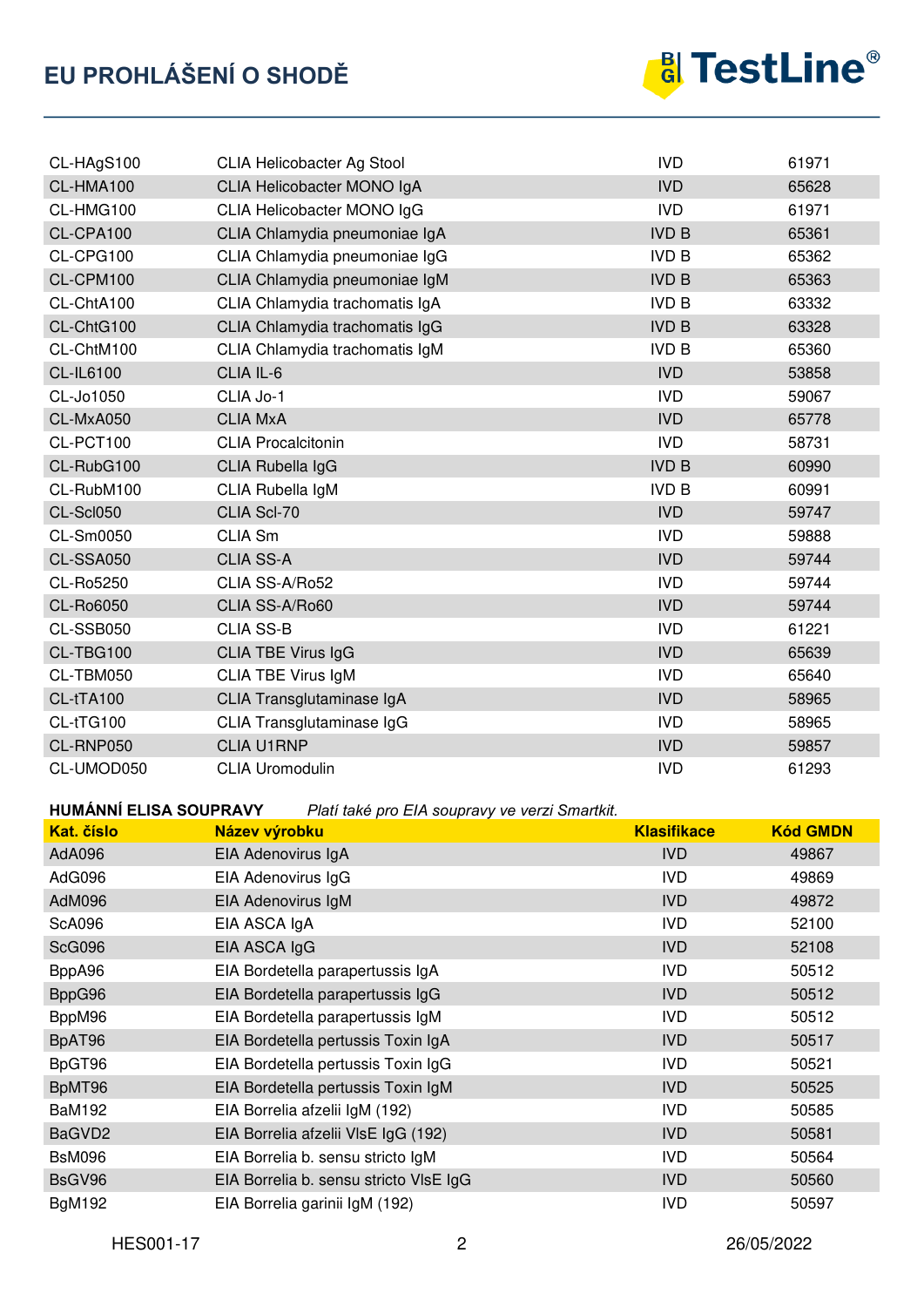

| BgGVD2        | EIA Borrelia garinii VIsE IgG (192) | <b>IVD</b>   | 50593 |
|---------------|-------------------------------------|--------------|-------|
| <b>BM0096</b> | EIA Borrelia IgM                    | <b>IVD</b>   | 50564 |
| <b>BrG192</b> | EIA Borrelia recombinant IgG (192)  | <b>IVD</b>   | 50560 |
| <b>BrM192</b> | EIA Borrelia recombinant IgM (192)  | <b>IVD</b>   | 50564 |
| <b>BGV096</b> | EIA Borrelia VIsE IgG               | <b>IVD</b>   | 50560 |
| CCPA96        | EIA CCP IgA                         | <b>IVD</b>   | 54896 |
| CCPG96        | EIA CCP IgG                         | <b>IVD</b>   | 54896 |
| <b>CMA096</b> | EIA CMV IgA                         | <b>IVD B</b> | 49729 |
| <b>CMG096</b> | EIA CMV IgG                         | <b>IVD B</b> | 49729 |
| <b>CMM096</b> | EIA CMV IgM                         | <b>IVD B</b> | 49729 |
| CoNA96        | EIA COVID-19 NP IgA                 | <b>IVD</b>   | 64830 |
| CoNG96        | EIA COVID-19 NP IgG                 | <b>IVD</b>   | 64824 |
| CoNM96        | EIA COVID-19 NP IgM                 | <b>IVD</b>   | 64800 |
| CoRA96        | EIA COVID-19 RBD IgA                | <b>IVD</b>   | 64830 |
| CoRG96        | EIA COVID-19 RBD IgG                | <b>IVD</b>   | 64824 |
| CoRM96        | EIA COVID-19 RBD IgM                | <b>IVD</b>   | 64800 |
| <b>DNA096</b> | EIA dsDNA                           | <b>IVD</b>   | 54902 |
| <b>EAG096</b> | EIA EBV EA-D IgG                    | <b>IVD</b>   | 49682 |
| <b>EAM096</b> | EIA EBV EA-D IgM                    | <b>IVD</b>   | 49682 |
| <b>EBG096</b> | EIA EBV EBNA-1 IgG                  | <b>IVD</b>   | 49677 |
| <b>EBM096</b> | EIA EBV EBNA-1 IgM                  | <b>IVD</b>   | 49677 |
| <b>VCA096</b> | EIA EBV VCA IgA                     | <b>IVD</b>   | 49657 |
| <b>VCG096</b> | EIA EBV VCA IgG                     | <b>IVD</b>   | 49657 |
| <b>VCM096</b> | EIA EBV VCA IgM                     | <b>IVD</b>   | 49657 |
| <b>ENA012</b> | EIA ENA profile                     | <b>IVD</b>   | 54823 |
| ENAp12        | EIA ENA profile plus                | <b>IVD</b>   | 54823 |
| <b>ENA096</b> | EIA ENA screen plus                 | <b>IVD</b>   | 54823 |
| GDA096        | EIA Gliadin DA IgA                  | <b>IVD</b>   | 54947 |
| GDG096        | EIA Gliadin DA IgG                  | <b>IVD</b>   | 54947 |
| GIA096        | EIA Gliadin IgA                     | <b>IVD</b>   | 54947 |
| <b>GIG096</b> | EIA Gliadin IgG                     | <b>IVD</b>   | 54947 |
| <b>HMA096</b> | EIA Helicobacter MONO IgA           | <b>IVD</b>   | 51004 |
| <b>HMG096</b> | EIA Helicobacter MONO IgG           | <b>IVD</b>   | 51008 |
| <b>HMM096</b> | EIA Helicobacter MONO IgM           | <b>IVD</b>   | 51012 |
| <b>HS1G96</b> | EIA HSV 1 IgG                       | <b>IVD</b>   | 49534 |
| <b>HS1M96</b> | EIA HSV 1 IgM                       | <b>IVD</b>   | 49534 |
| <b>HS2G96</b> | EIA HSV 2 IgG                       | <b>IVD</b>   | 49534 |
| <b>HS2M96</b> | EIA HSV 2 IgM                       | <b>IVD</b>   | 49534 |
| HSVG96        | EIA HSV $1+2$ lgG                   | <b>IVD</b>   | 49534 |
| HSVM96        | EIA HSV $1+2$ lgM                   | <b>IVD</b>   | 49534 |
| <b>ChA096</b> | EIA Chlamydia IgA                   | <b>IVD B</b> | 50720 |
| <b>ChG096</b> | EIA Chlamydia IgG                   | <b>IVD B</b> | 50722 |
| <b>ChM096</b> | EIA Chlamydia IgM                   | <b>IVD B</b> | 50724 |
| ChpA96        | EIA Chlamydia pneumoniae IgA        | <b>IVD B</b> | 50741 |
| ChpG96        | EIA Chlamydia pneumoniae IgG        | <b>IVD B</b> | 50737 |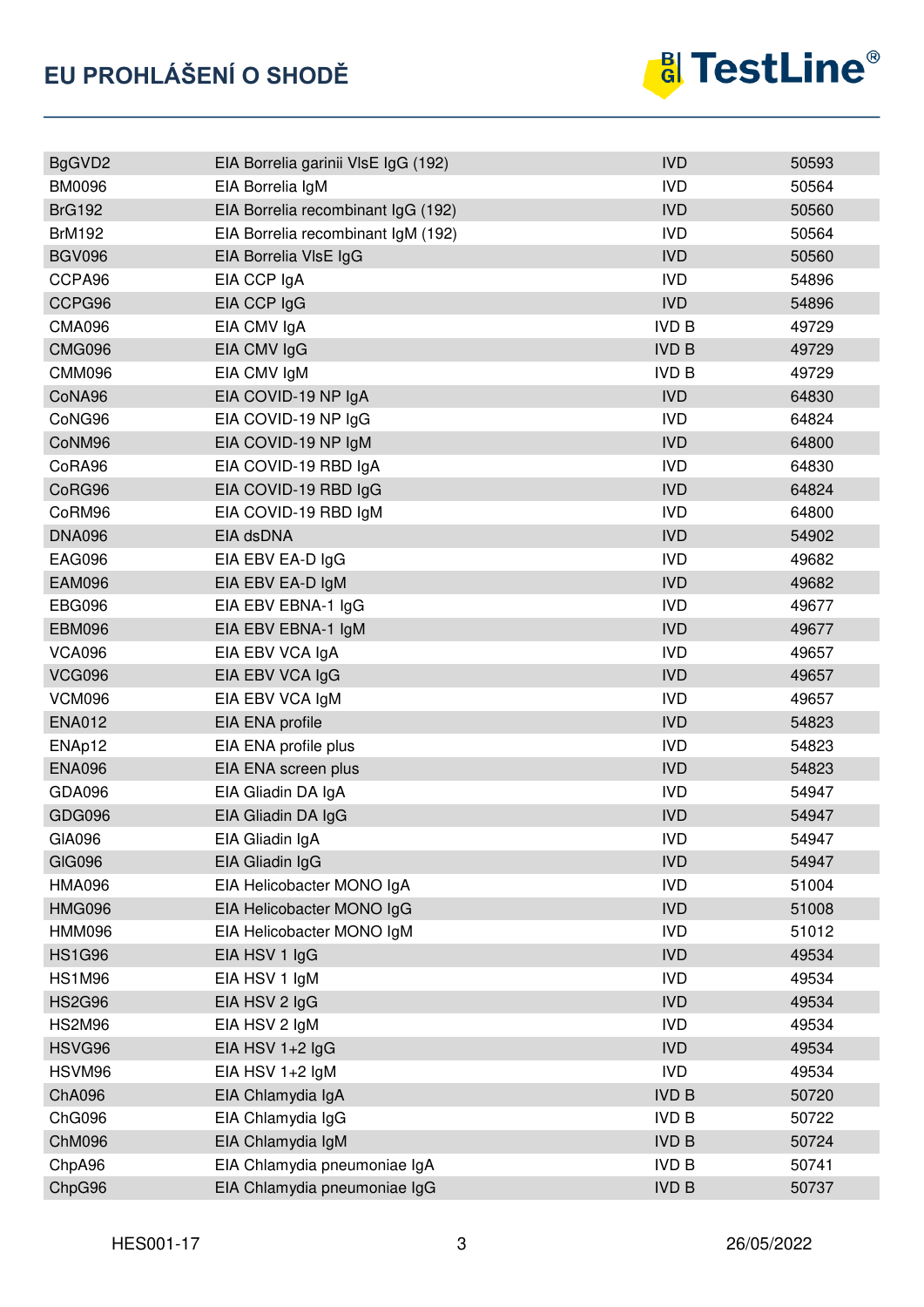

| ChpM96        | EIA Chlamydia pneumoniae IgM     | <b>IVD B</b> | 50733 |
|---------------|----------------------------------|--------------|-------|
| CpAR96        | EIA Chlamydia pneumoniae REC IgA | <b>IVD B</b> | 50741 |
| CpGR96        | EIA Chlamydia pneumoniae REC IgG | <b>IVD B</b> | 50737 |
| ChtA96        | EIA Chlamydia trachomatis IgA    | <b>IVD B</b> | 50773 |
| ChtG96        | EIA Chlamydia trachomatis IgG    | <b>IVD B</b> | 50768 |
| ChtM96        | EIA Chlamydia trachomatis IgM    | <b>IVD B</b> | 50763 |
| InAA96        | EIA Influenza A IgA              | <b>IVD</b>   | 49183 |
| InAG96        | EIA Influenza A IgG              | <b>IVD</b>   | 49178 |
| InAM96        | EIA Influenza A IgM              | <b>IVD</b>   | 49173 |
| InBA96        | EIA Influenza B IgA              | <b>IVD</b>   | 49219 |
| InBG96        | EIA Influenza B IgG              | <b>IVD</b>   | 49214 |
| InBM96        | EIA Influenza B IgM              | <b>IVD</b>   | 49209 |
| Jo1096        | EIA Jo-1                         | <b>IVD</b>   | 55005 |
| MeG096        | EIA Measles IgG                  | <b>IVD</b>   | 49287 |
| MeM096        | EIA Measles IgM                  | <b>IVD</b>   | 49280 |
| <b>MiA096</b> | EIA Milk IgA                     | <b>IVD</b>   | 41410 |
| <b>MiG096</b> | EIA Milk IgG                     | <b>IVD</b>   | 41410 |
| <b>MiM096</b> | EIA Milk IgM                     | <b>IVD</b>   | 41410 |
| <b>MuA096</b> | EIA Mumps IgA                    | <b>IVD</b>   | 49338 |
| MuG096        | EIA Mumps IgG                    | <b>IVD</b>   | 49338 |
| <b>MuM096</b> | EIA Mumps IgM                    | <b>IVD</b>   | 49338 |
| <b>MyA096</b> | EIA Mycoplasma IgA               | <b>IVD</b>   | 51212 |
| MyG096        | EIA Mycoplasma IgG               | <b>IVD</b>   | 51207 |
| <b>MyM096</b> | EIA Mycoplasma IgM               | <b>IVD</b>   | 51202 |
| MyAR96        | EIA Mycoplasma REC IgA           | <b>IVD</b>   | 51212 |
| MyGR96        | EIA Mycoplasma REC IgG           | <b>IVD</b>   | 51207 |
| MyMR96        | EIA Mycoplasma REC IgM           | <b>IVD</b>   | 51202 |
| PaiA96        | EIA Parainfluenza mix IgA        | <b>IVD</b>   | 49388 |
| PaiG96        | EIA Parainfluenza mix IgG        | <b>IVD</b>   | 49384 |
| PaiM96        | EIA Parainfluenza mix IgM        | <b>IVD</b>   | 49380 |
| <b>PVG096</b> | EIA Parvovirus B19 IgG           | <b>IVD</b>   | 50157 |
| <b>PVM096</b> | EIA Parvovirus B19 IgM           | <b>IVD</b>   | 50164 |
| <b>PCG096</b> | EIA PCP IgG                      | <b>IVD</b>   | 51783 |
| <b>RFA096</b> | EIA RF IgA                       | <b>IVD</b>   | 55107 |
| <b>RFG096</b> | EIA RF IgG                       | <b>IVD</b>   | 55107 |
| <b>RFM096</b> | EIA RF IgM                       | <b>IVD</b>   | 55107 |
| <b>RSA096</b> | EIA RSV IgA                      | <b>IVD</b>   | 49519 |
| <b>RSG096</b> | EIA RSV IgG                      | <b>IVD</b>   | 49513 |
| <b>RSM096</b> | EIA RSV IgM                      | <b>IVD</b>   | 49508 |
| RubG96        | EIA Rubella IgG                  | <b>IVD B</b> | 50265 |
| RubM96        | EIA Rubella IgM                  | <b>IVD B</b> | 50268 |
| <b>Scl096</b> | EIA Scl-70                       | <b>IVD</b>   | 55126 |
| Sm0096        | EIA Sm                           | <b>IVD</b>   | 55160 |
| <b>SSA096</b> | EIA SS-A                         | <b>IVD</b>   | 55129 |
| <b>SSB096</b> | EIA SS-B                         | <b>IVD</b>   | 55132 |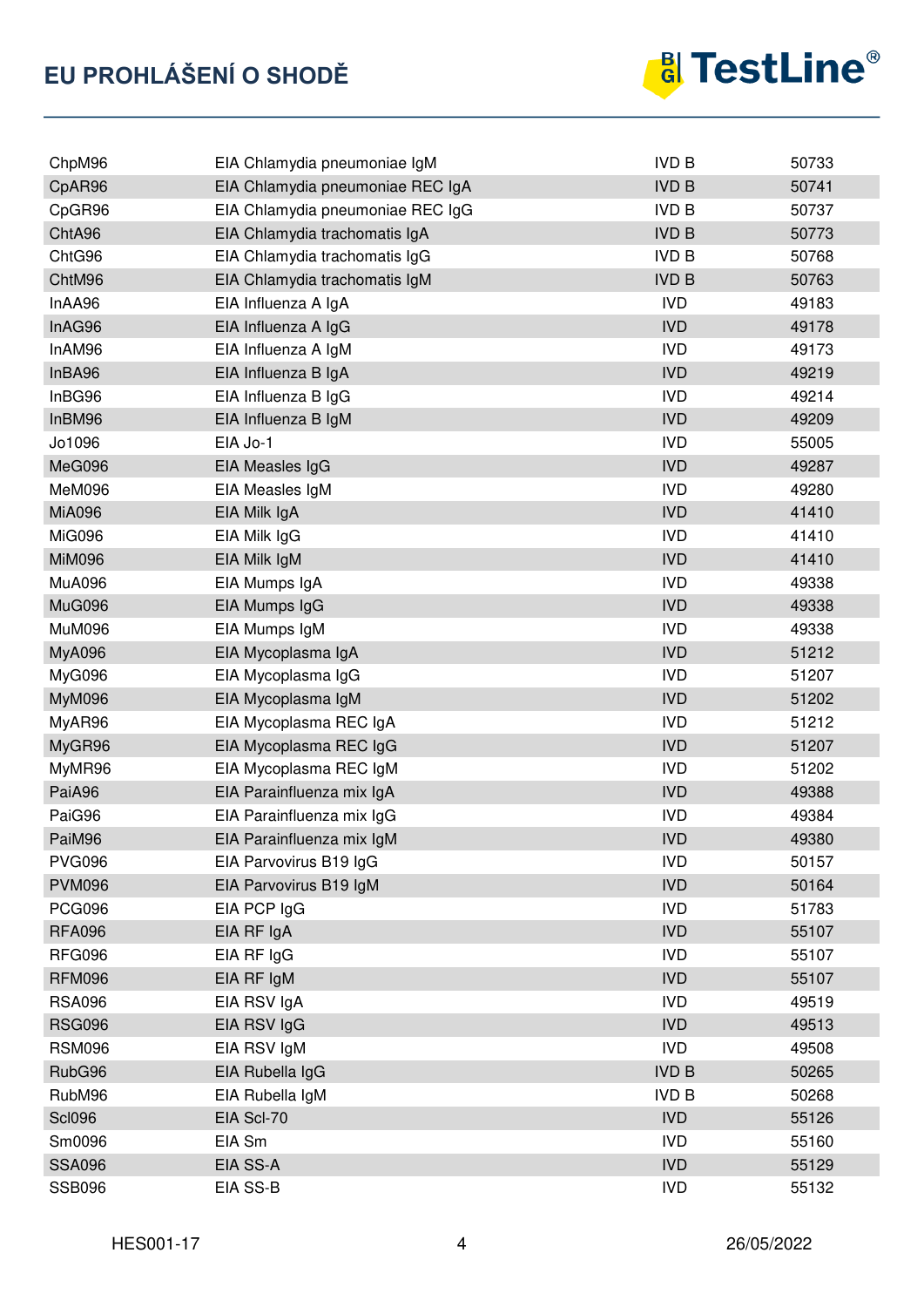# **EU PROHLÁŠENÍ O SHODĚ**



| <b>TBG096</b> | EIA TBE Virus IgG            | <b>IVD</b>   | 49027 |
|---------------|------------------------------|--------------|-------|
| <b>TBM096</b> | EIA TBE Virus IgM            | <b>IVD</b>   | 49023 |
| TeTG96        | EIA Tetanus Toxoid IgG       | <b>IVD</b>   | 50874 |
| <b>TcA096</b> | EIA Toxocara IgA             | <b>IVD</b>   | 52418 |
| <b>TcG096</b> | EIA Toxocara IgG             | <b>IVD</b>   | 52418 |
| TgA096        | EIA Toxoplasma IgA           | <b>IVD B</b> | 52444 |
| <b>TgE096</b> | EIA Toxoplasma IgE           | <b>IVD B</b> | 52444 |
| TgG096        | EIA Toxoplasma IgG           | <b>IVD B</b> | 52444 |
| TgM096        | EIA Toxoplasma IgM           | <b>IVD B</b> | 52444 |
| tTA096        | EIA Transglutaminase IgA     | <b>IVD</b>   | 55223 |
| tTG096        | EIA Transglutaminase IgG     | <b>IVD</b>   | 55223 |
| <b>TpG096</b> | EIA Treponema pallidum IgG   | <b>IVD</b>   | 51804 |
| TpM096        | EIA Treponema pallidum IgM   | <b>IVD</b>   | 51809 |
| Tp0096        | EIA Treponema pallidum TOTAL | <b>IVD</b>   | 51798 |
| <b>RNP096</b> | EIA U1RNP                    | <b>IVD</b>   | 55165 |
| VZVA96        | EIA VZV IgA                  | <b>IVD</b>   | 49639 |
| VZVG96        | EIA VZV IgG                  | <b>IVD</b>   | 49639 |
| VZVM96        | EIA VZV IgM                  | <b>IVD</b>   | 49639 |
| <b>YeA096</b> | EIA Yersinia IgA             | <b>IVD</b>   | 51900 |
| YeG096        | EIA Yersinia IgG             | <b>IVD</b>   | 51904 |
| <b>YeM096</b> | EIA Yersinia IgM             | <b>IVD</b>   | 51912 |

#### **HUMÁNNÍ IMUNOBLOT SOUPRAVY**

| <b>Kat. číslo</b> | Název výrobku                           | <b>Klasifikace</b> | <b>Kód GMDN</b> |
|-------------------|-----------------------------------------|--------------------|-----------------|
| TcGB16            | <b>BLOT Toxocara IgG</b>                | <b>IVD</b>         | 52421           |
| ANAL20            | <b>BLOT-LINE ANA</b>                    | <b>IVD</b>         | 54810           |
| ApGL10            | BLOT-LINE Anaplasma IgG                 | <b>IVD</b>         | 51345           |
| ApML10            | BLOT-LINE Anaplasma IgM                 | <b>IVD</b>         | 51341           |
| ANC3L20           | <b>BLOT-LINE ANCA-3</b>                 | <b>IVD</b>         | 55063           |
| BpAL20            | <b>BLOT-LINE Bordetella IgA</b>         | <b>IVD</b>         | 50512           |
| BpGL20            | <b>BLOT-LINE Bordetella IgG</b>         | <b>IVD</b>         | 50512           |
| BpML20            | <b>BLOT-LINE Bordetella IgM</b>         | <b>IVD</b>         | 50512           |
| BaGL20            | BLOT-LINE Borrelia afzelii IgG          | <b>IVD</b>         | 50555           |
| BaML20            | BLOT-LINE Borrelia afzelii IgM          | <b>IVD</b>         | 50555           |
| BsGL20            | BLOT-LINE Borrelia b. sensu stricto IgG | <b>IVD</b>         | 50555           |
| BsML20            | BLOT-LINE Borrelia b. sensu stricto IgM | <b>IVD</b>         | 50555           |
| BgGL20            | BLOT-LINE Borrelia garinii IgG          | <b>IVD</b>         | 50555           |
| BgML20            | BLOT-LINE Borrelia garinii IgM          | <b>IVD</b>         | 50555           |
| <b>BGL020</b>     | <b>BLOT-LINE Borrelia/HGA IgG</b>       | <b>IVD</b>         | 50555           |
| <b>BML020</b>     | <b>BLOT-LINE Borrelia/HGA IgM</b>       | <b>IVD</b>         | 50555           |
| CMGL20            | <b>BLOT-LINE CMV IgG</b>                | <b>IVD B</b>       | 49735           |
| CMML20            | <b>BLOT-LINE CMV IgM</b>                | <b>IVD B</b>       | 49735           |
| EBAL20            | <b>BLOT-LINE EBV IgA</b>                | <b>IVD</b>         | 62754           |
| EBGL20            | <b>BLOT-LINE EBV IgG</b>                | <b>IVD</b>         | 49669           |
| EBML20            | <b>BLOT-LINE EBV IgM</b>                | <b>IVD</b>         | 49667           |
| HpAL20            | <b>BLOT-LINE Helicobacter IgA</b>       | <b>IVD</b>         | 51020           |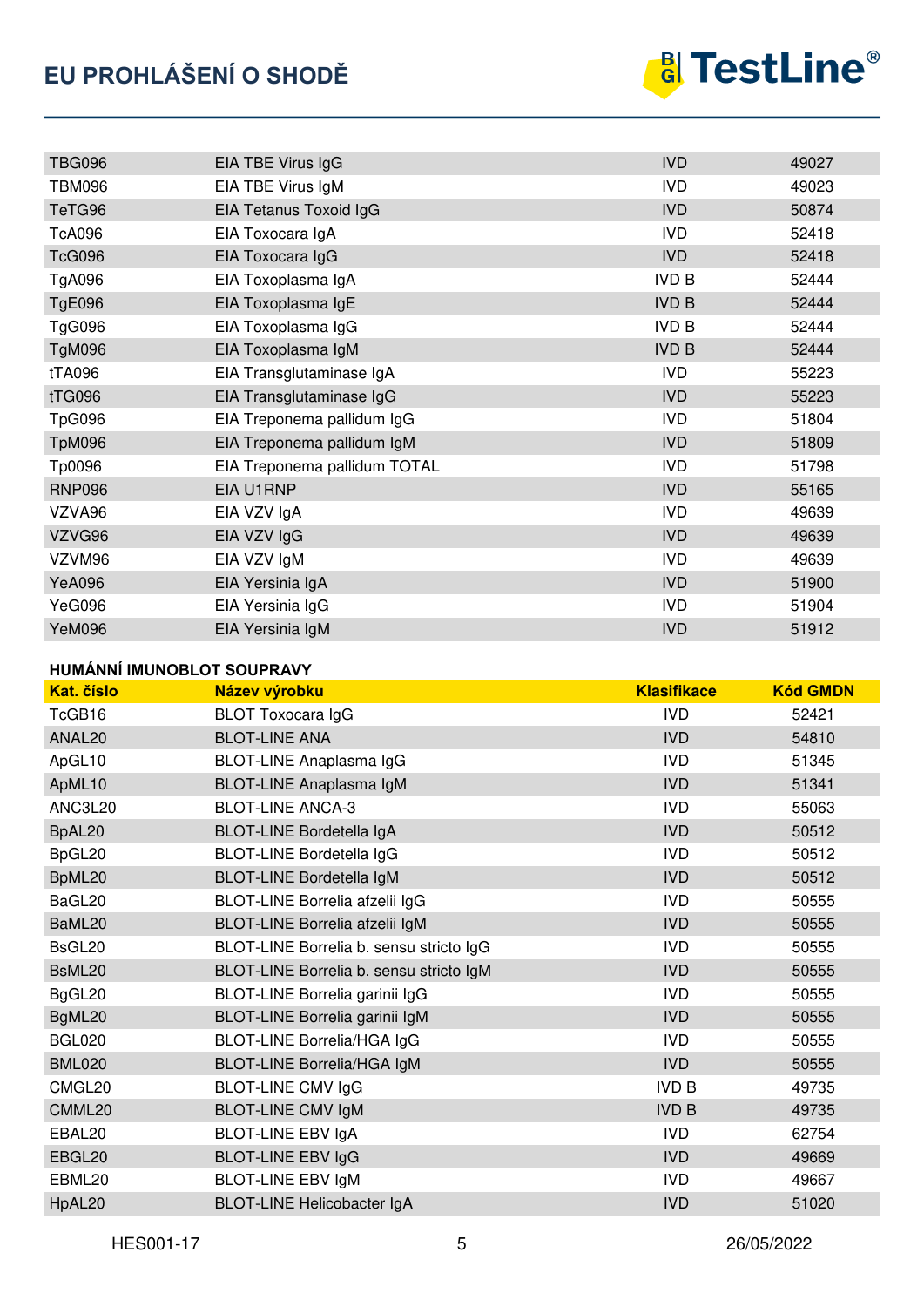

| HpGL20             | <b>BLOT-LINE Helicobacter IgG</b>   | <b>IVD</b>   | 51020 |
|--------------------|-------------------------------------|--------------|-------|
| <b>CAL020</b>      | BLOT-LINE Chlamydia IgA             | <b>IVD B</b> | 50720 |
| <b>CGL020</b>      | <b>BLOT-LINE Chlamydia IgG</b>      | <b>IVD B</b> | 50722 |
| CpAL20             | BLOT-LINE Chlamydia pneumoniae IgA  | <b>IVD B</b> | 50720 |
| CpGL20             | BLOT-LINE Chlamydia pneumoniae IgG  | <b>IVD B</b> | 50722 |
| CpML20             | BLOT-LINE Chlamydia pneumoniae IgM  | <b>IVD B</b> | 50748 |
| CtAL <sub>20</sub> | BLOT-LINE Chlamydia trachomatis IgA | <b>IVD B</b> | 50792 |
| CtGL20             | BLOT-LINE Chlamydia trachomatis IgG | <b>IVD B</b> | 50792 |
| MyAL20             | BLOT-LINE Mycoplasma IgA            | <b>IVD</b>   | 51197 |
| MyGL20             | BLOT-LINE Mycoplasma IgG            | <b>IVD</b>   | 51197 |
| MyML20             | BLOT-LINE Mycoplasma IgM            | <b>IVD</b>   | 51197 |
| TgAL20             | BLOT-LINE Toxoplasma IgA            | <b>IVD B</b> | 52458 |
| TgGL20             | BLOT-LINE Toxoplasma IgG            | <b>IVD B</b> | 52458 |
| TgML20             | <b>BLOT-LINE Toxoplasma IgM</b>     | <b>IVD B</b> | 52458 |
| TpGL20             | <b>BLOT-LINE Treponema IgG</b>      | <b>IVD</b>   | 51818 |
| TpML20             | <b>BLOT-LINE Treponema IgM</b>      | <b>IVD</b>   | 51818 |
| <b>YAL020</b>      | <b>BLOT-LINE Yersinia IgA</b>       | <b>IVD</b>   | 51890 |
| <b>YGL020</b>      | <b>BLOT-LINE Yersinia IgG</b>       | <b>IVD</b>   | 51890 |
| <b>YML020</b>      | <b>BLOT-LINE Yersinia IgM</b>       | <b>IVD</b>   | 51890 |
| BD-BpAL24          | BlueBLOT-LINE Bordetella IgA        | <b>IVD</b>   | 50512 |
| BD-BpGL24          | BlueBLOT-LINE Bordetella IgG        | <b>IVD</b>   | 50512 |
| BD-BGL024          | <b>BlueBLOT-LINE Borrelia IgG</b>   | <b>IVD</b>   | 50555 |
| BD-BML024          | BlueBLOT-LINE Borrelia IgM          | <b>IVD</b>   | 50555 |
| BD-EBGL24          | BlueBLOT-LINE EBV IgG               | <b>IVD</b>   | 49669 |
| BD-EBML24          | BlueBLOT-LINE EBV IgM               | <b>IVD</b>   | 49667 |
| BD-HpAL24          | BlueBLOT-LINE Helicobacter IgA      | <b>IVD</b>   | 51020 |
| BD-HpGL24          | BlueBLOT-LINE Helicobacter IgG      | <b>IVD</b>   | 51020 |
| BD-CAL024          | BlueBLOT-LINE Chlamydia IgA         | <b>IVD B</b> | 50720 |
| BD-CGL024          | BlueBLOT-LINE Chlamydia IgG         | <b>IVD B</b> | 50722 |
| BD-MyAL24          | BlueBLOT-LINE Mycoplasma IgA        | <b>IVD</b>   | 51197 |
| BD-MyGL24          | BlueBLOT-LINE Mycoplasma IgG        | <b>IVD</b>   | 51197 |
| BD-MyML24          | BlueBLOT-LINE Mycoplasma IgM        | <b>IVD</b>   | 51197 |
| BD-TpGL24          | BlueBLOT-LINE Treponema IgG         | <b>IVD</b>   | 51818 |
| BD-TpML24          | BlueBLOT-LINE Treponema IgM         | <b>IVD</b>   | 51818 |
| BD-YAL024          | BlueBLOT-LINE Yersinia IgA          | <b>IVD</b>   | 51890 |
| BD-YGL024          | <b>BlueBLOT-LINE Yersinia IgG</b>   | <b>IVD</b>   | 51890 |

## **HUMÁNNÍ MICROBLOT SOUPRAVY**

| <b>Kat.</b> číslo | Název výrobku                  | <b>Klasifikace</b> | <b>Kód GMDN</b> |
|-------------------|--------------------------------|--------------------|-----------------|
| ANAMA96           | Microblot-Array ANA            | IVD                | 54810           |
| ANApMA96          | Microblot-Array ANA plus       | <b>IVD</b>         | 54810           |
| BpAMA48           | Microblot-Array Bordetella IgA | <b>IVD</b>         | 50512           |
| BpGMA48           | Microblot-Array Bordetella IgG | <b>IVD</b>         | 50512           |
| BpMMA48           | Microblot-Array Bordetella IgM | <b>IVD</b>         | 50512           |
| BGMA096           | Microblot-Array Borrelia IgG   | <b>IVD</b>         | 50555           |
| BMMA096           | Microblot-Array Borrelia IgM   | IVD                | 50555           |